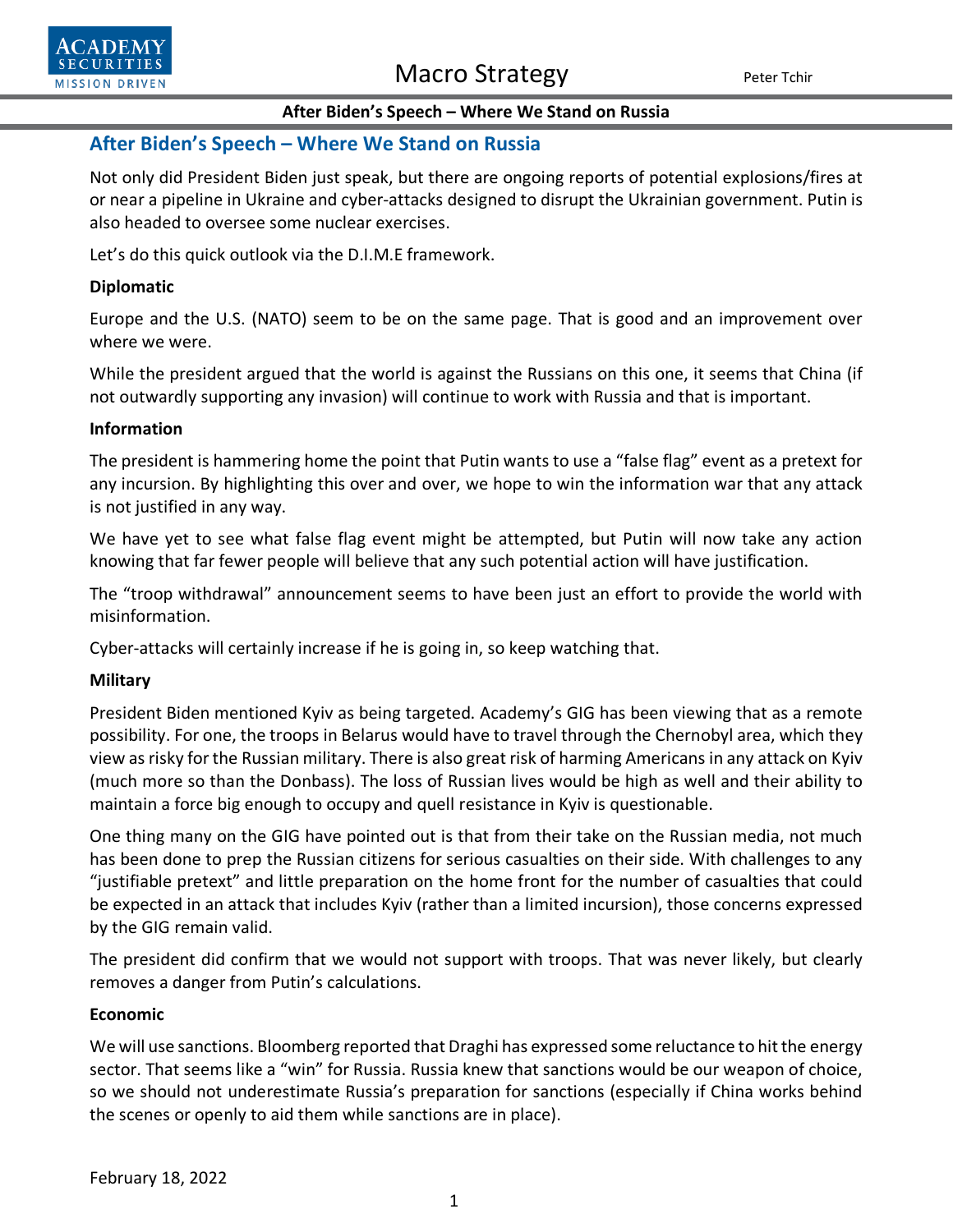



## **After Biden's Speech – Where We Stand on Russia**

# **Markets**

Markets have done a "good" job of pricing in the increased risk.

The S&P 500 is down almost 6% since last Thursday and the Nasdaq 100 is down over 7% since then.

While there has been some Fed noise impacting markets as well, "Bullard the Bear" versus more subdued minutes almost cancelled each other out (the 10-year Treasury yield and the probability of a 50 bps hike, according to WIRP on Bloomberg, are both back to where they were last Wednesday).

Any withdrawal or negotiated settlement will create a huge relief rally.

# **The bigger question, to me, is how much more downside is there if Russia invades?**

The markets are clearly NOT pricing in a full-scale invasion. That would hit the markets hard.

On the other hand, a limited incursion, followed by sanctions, which don't target the energy industry, may already be getting fully priced in. From a global economic perspective, the Donbass region is trivial and even Russia is just a fraction of the global economy.

It feels awful to write this, but there are now, in my view, some incursion scenarios that likely see stocks start to trade better.

Those scenarios are less likely, given the tone of the various parties involved, indicating even a limited incursion will cause more wrath now than it might have a month ago. But even then, how much downside is left due to Russia/Ukraine? Especially if the energy industry isn't targeted.

# **More From Academy**

Here are some other things to keep you up to date:

- Tuesday's [Webinar Replay](https://www.youtube.com/watch?v=ordQWJwPTvs) where despite the withdrawal headlines, General (ret) Marks viewed incursion as the most likely outcome.
- This past weekend's T-Report [Battling the 2 Fronts –](https://www.academysecurities.com/macro-strategy-insights/) Russia and the Fed. We also sent out several other notes during the week on the subject, which weren't long enough to post on our site, but should be in your in-box.
- Academy on [Bloomberg TV yesterday.](https://outlook.office.com/mail/sentitems/id/AAQkAGJjZWMwMGZkLTMxY2ItNGY3YS04NTU2LTZlNzQzODIwMTk4NwAQAPbmmnZfuadEjAaDIZX%2B0Ks%3D) The start of the show is Russia and Academy gets in on the discussion at the 9:28 mark, but the discussion before and after is very good. At the 34:20 mark, we get back to Academy and our take on Russia (I lose count of how many times I say false flag, but I think that the interviews do a good job capturing how we've been looking at this).

# **Good luck and hopefully we can all enjoy a peaceful long weekend!**